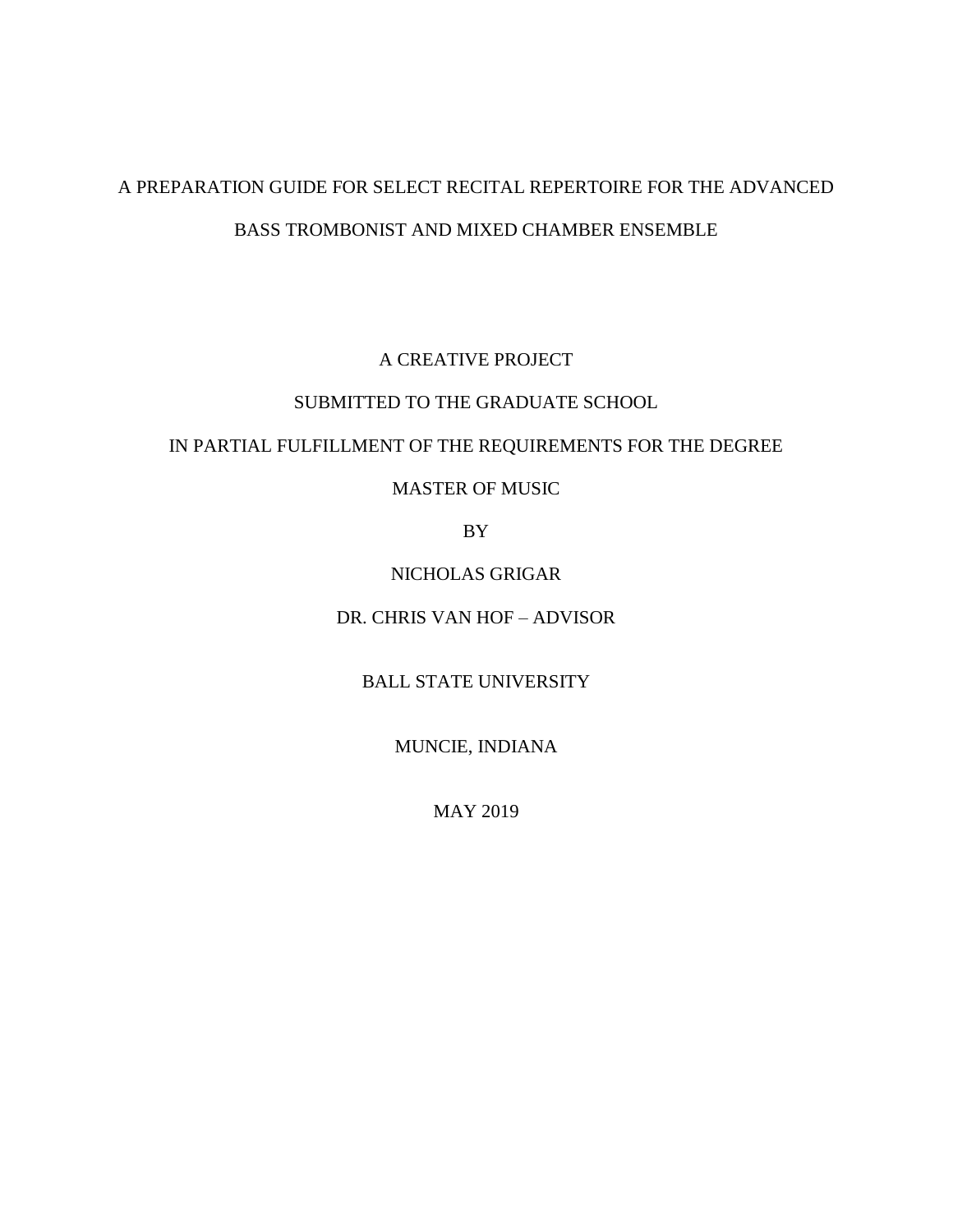## A Preparation Guide for Select Recital Repertoire for the Advanced Bass Trombonist and Mixed Chamber Ensemble

Much of the most popular recital repertoire for the classical bass trombonist involves solo bass trombone and either orchestra or piano. However, in plain sight, there are numerous pieces that display the advanced bass trombonist with many different mixed chamber ensembles. This project will provide advanced bass trombonists with preparation information concerning Howard Buss' *Zoom*, Steven Verhelst's *Capriccio*, and Eric Ewazen's *Pastoral*, and how to prepare them.

Using selected method books for the trombone and bass trombone, I will help guide the performer's practice of the individual works. I will select excerpts of etudes and exercises from the various method books that directly correlate to the most challenging sections of the solo pieces. In order to help both the teacher and the student, I will also assign a difficulty level for the solo piece. Due to the lack of a standardized grading system for solo bass trombone works, I will simply designate the work appropriate for either undergraduate or graduate performers.

Although this project is primarily aimed at performers, this guide will be of use to teachers as well. Teachers may use this guide in a slightly different manner, assigning students the etudes prior to learning the solo material.

**Title:** *Zoom***, for bass trombone and harp Composer: Howard Buss**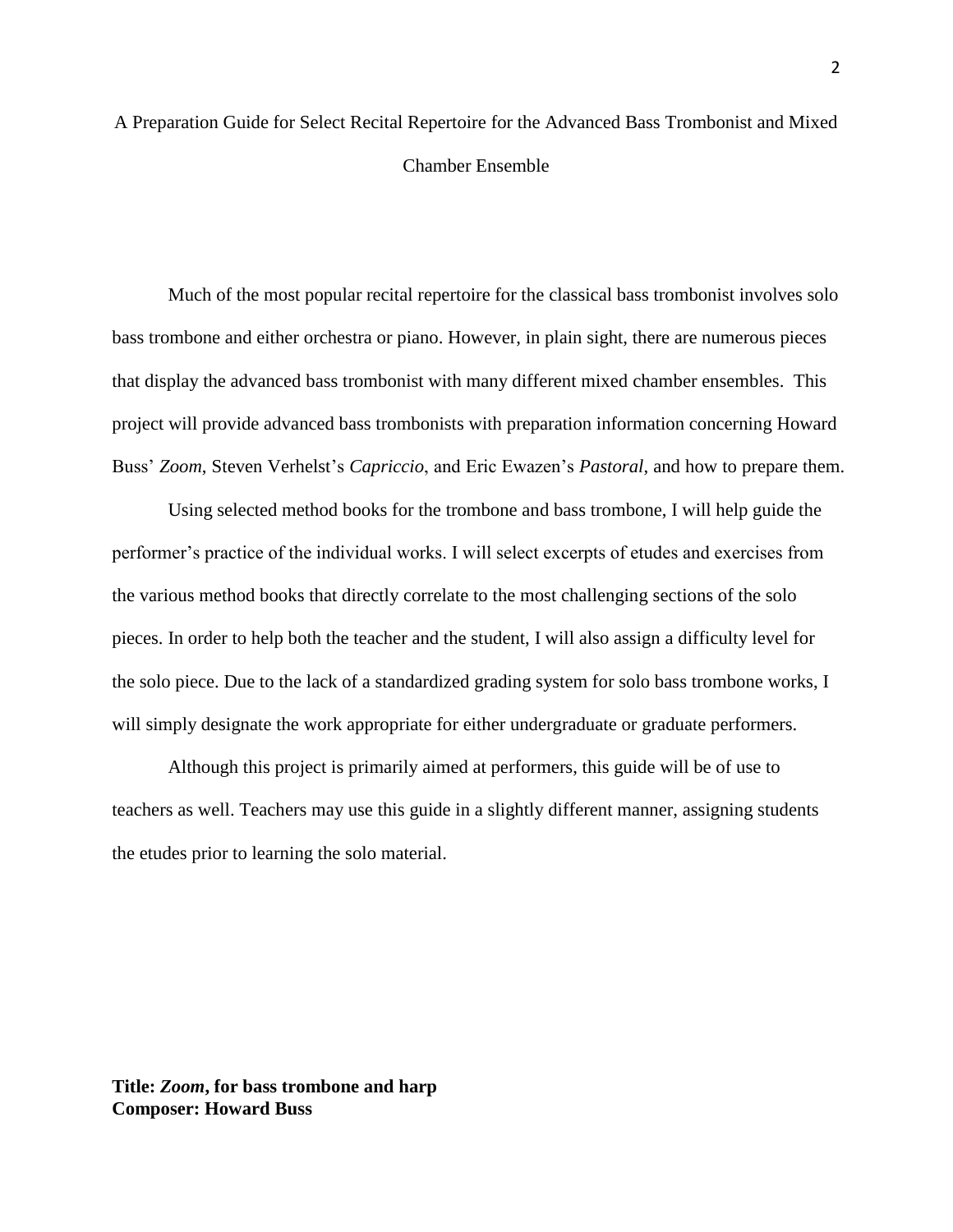#### **Grade: Strictly Graduate**

### **Recommended Recording: [https://www.youtube.com/watch?v=RqMy46E7jlk,](https://www.youtube.com/watch?v=RqMy46E7jlk) no studio recording available at time of publication**

Howard Buss' *Zoom* is one of the most challenging pieces for solo bass trombone. The primary obstacles for the performer in this piece are blend, pitch, and rhythmic precision in duple versus triple meter. The harp is an instrument that does not perform with the solo bass trombone often and the performer must take this into account. In order to blend properly with the harp, the performer must take dynamics as guidelines instead of hard rules. Because the harp can only play so loud, it is up to the bass trombonist to widen the dynamic on the piano side of the instrument versus the forte side. Because the harp is quite at home in flat keys, I will also provide musical examples in mostly flat keys.

"The Descent to Ameland" starts with a slow melodic figure with wide leaps in the bass trombone part, see Fig. 1A. Try the exercises from Charlie Vernon's book *The Singing Trombone*, p. 47, see Fig. 1B. These particular segments from Vernon's book are recreations of a popular Bordogni vocalise. The author's instructions to play in all keys will help with the key centers present in *Zoom*, and to help the performer seamlessly connect pitches of a wide intervallic range.



Fig. 1A: *Zoom*, mm. 5-9 1



Fig. 1B: *The Singing Trombone*, Bordogni Exercise*<sup>2</sup>*

<sup>&</sup>lt;sup>1</sup> Howard Buss, *Zoom* (Lakeland, FL: Brixton Publications, 2011), 1.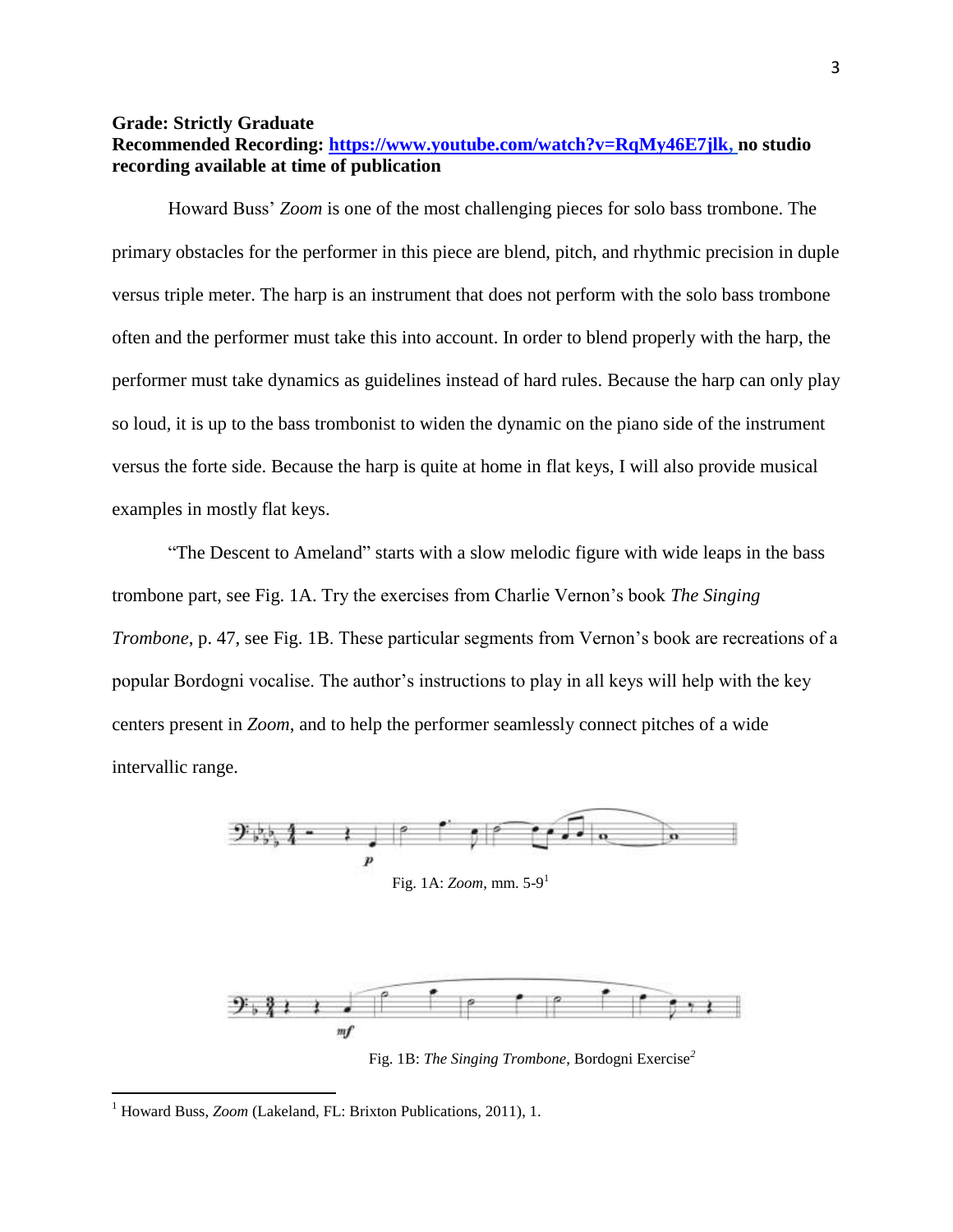From measures 20 to 39 in *Zoom*, the performer must play in a recitative style for an extended period of time in the lower register of the instrument, see Fig. 2A. Breathing is key in this section, and the performer must be precise in not cutting the end of phrases by planning breaths accordingly. In playing in the lower register for a longer period of time, I suggest etude no. 10, mm.1-16 in Aharoni's *New Method for the Modern Bass Trombone*, see Fig. 2B. This etude is in the same key as the piece, as well as in similar dynamics. Take this exercise slow and sustained, and it will help your understanding of the section leading up to and including "Ameland Panorama." Take care to listen for pitch and practice with a D-flat drone for precise consistency.



Fig. 2B: *New Method for the Modern Bass Trombone*, etude no. 101, mm. 1-3 4

The "To the Mainland" section is the first rhythmically intense section of this piece, and subdivision is key to understanding how the solo part interacts with the harp part, see Fig. 3A. Tommy Pederson's *Advanced Etudes for Bass Trombone* provides excellent etudes that deal with many different rhythmic challenges, and I suggest learning and playing through etude no. 2 in its entirety, see Fig. 3B. This etude provides challenges in rhythmic accuracy and transitions between sixteenth notes and triplets of various lengths. Pay special attention to mm. 18-25 as the internal pulse changes often from duple to triple. Measures 27-36 of this etude directly correlate

<sup>2</sup> Charles Vernon, *The Singing Trombone* (Atlanta: Atlanta Brass Society Press, 2012), 47.

<sup>3</sup> Howard Buss, *Zoom* (Lakeland, FL: Brixton Publications, 2011), 1.

<sup>4</sup> Eliezer Aharoni, *New Method for the Modern Bass Trombone* (Jerusalem: Noga Music, 1996), 112.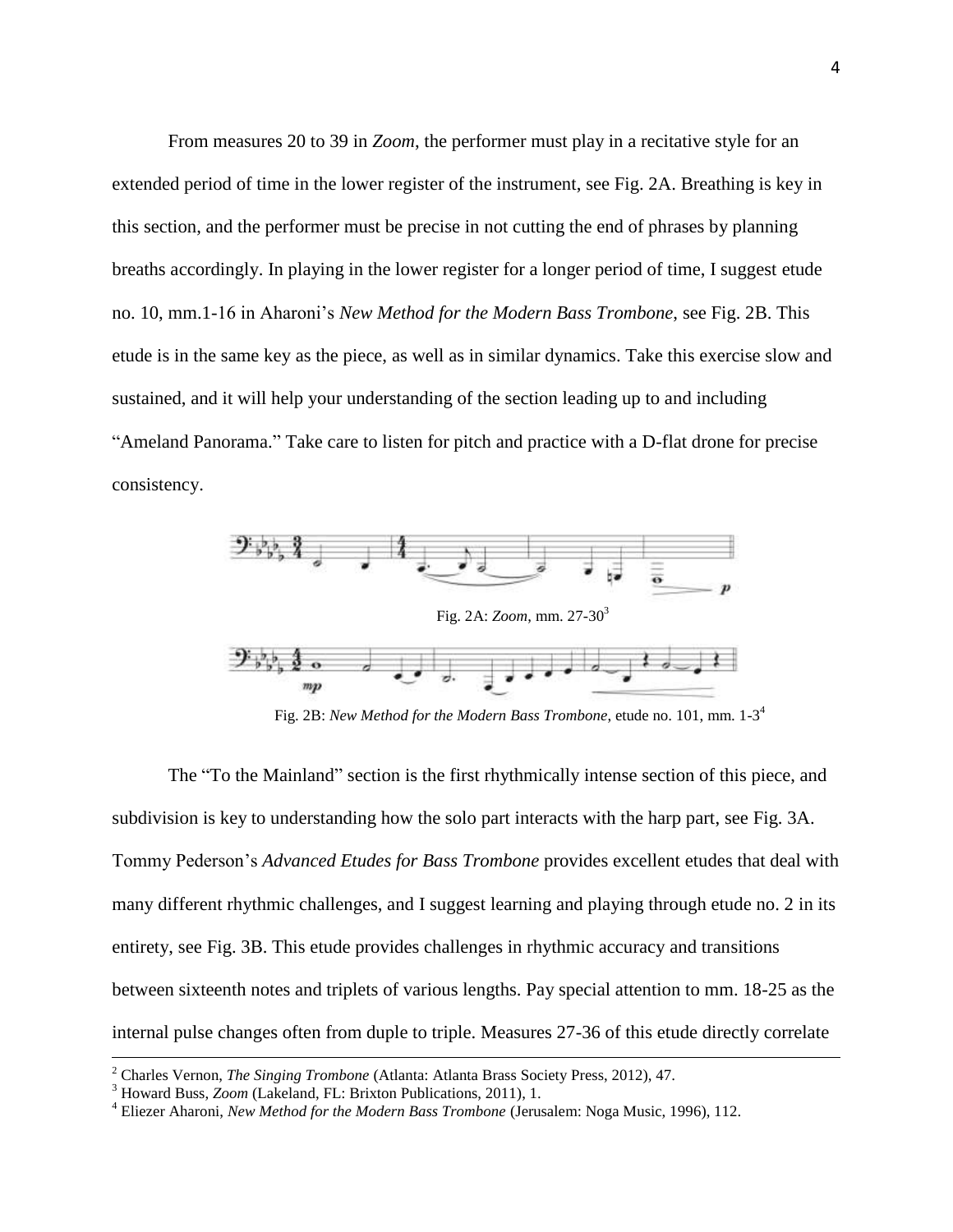to mm. 73-76 of *Zoom*. Play the lower register notes full value, blow through the notes and let the notes ring at a solid mezzo-forte to end the phrase.



Fig. 3B: *Advanced Etudes for Bass* Trombone, etude no. 2, mm. 18-20<sup>6</sup>

The measures leading up to "The Approach to the Coast" provides many challenges to the performer. The wide ranges of intervals challenge the performer along with continuous sixteenth notes in lower registers, see Fig. 4A. Again, Pederson's book provides excellent strategies for dealing with these challenges, in particular etude no. 3, see Fig. 4B. The extreme ranges in this etude will prepare the performer for the lowest pitch required in *Zoom*, as well as the G flat in this section. The last five measures of the etude provide an accessible way for the performer to navigate multiple octaves, which correlates with mm. 107-108 of *Zoom*. In order to make the contour similar, retrograde the pitches in mm. 81-82 of the etude, see Fig. 4B for modified bars. This will allow the performer to easily traverse the span of nearly three octaves in this section of *Zoom*.

<sup>5</sup> Howard Buss, *Zoom* (Lakeland, FL: Brixton Publications, 2011), 2.

<sup>6</sup> Tommy Pederson, *Advanced Etudes for Bass Trombone* (Belwin Mills, CA: Belwin Mills Publishing Corp, 1974), 3-4.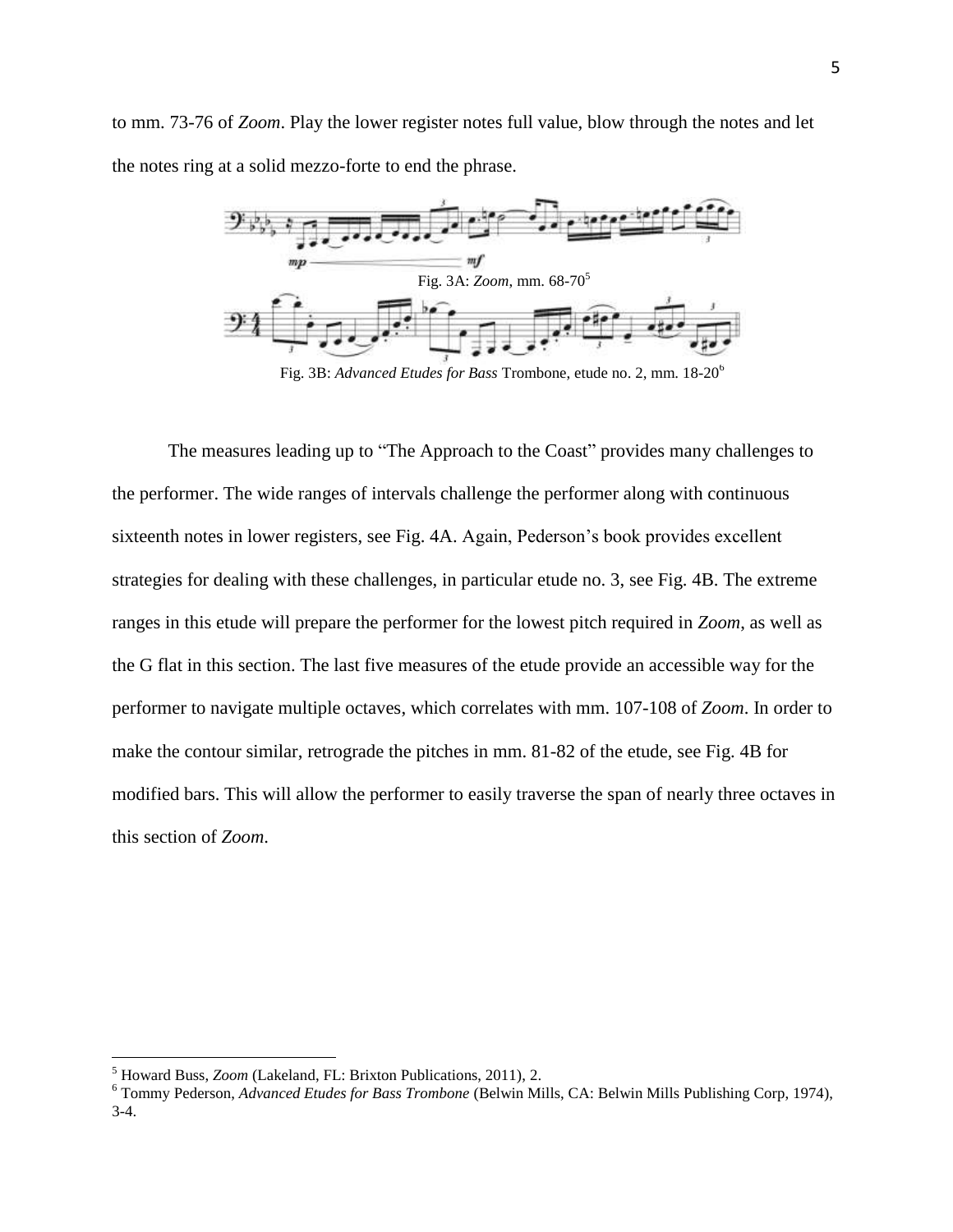

Fig. 4B: *Advanced Etudes for Bass Trombone*, etude no. 3, *modified*, mm. 81-84<sup>8</sup>

The "Overland Journey" section returns to a slower tempo with a transition back to running sixteenth notes. This is the most technically challenging section of the piece, and serves as a guide to whether this piece is playable by the performer, see Fig. 5A. In preparation for this section of the piece, practice Vladislav Blazevich's *70 Studies for BB flat Tuba*, no. 35, see Fig. 5B. This etude covers a wide range and features many running sixteenth-note patterns. Consistent slide accuracy and pitch accuracy will either make or break this section for the performer and must be handled with extreme caution and preparation.



Fig. 5B: *70 Studies for BB flat* Tuba, etude no. 35, mm. 11-12<sup>10</sup>

The final section of *Zoom,* "Amsterdam", is a groovy section. While challenging, this can be the most rewarding section of the piece. Correctly learning the repetitive rhythms will help the

<sup>7</sup> Howard Buss, *Zoom* (Lakeland, FL: Brixton Publications, 2011), 3.

<sup>8</sup> Tommy Pederson, *Advanced Etudes for Bass Trombone* (Belwin Mills, CA: Belwin Mills Publishing Corp, 1974), 5-6.

<sup>9</sup> Howard Buss, *Zoom* (Lakeland, FL: Brixton Publications, 2011), 4.

<sup>10</sup> Vladislav Blazevich, *70 Studies for BB flat Tuba* (Paris: Alphonse Leduc, 2002), 38-39.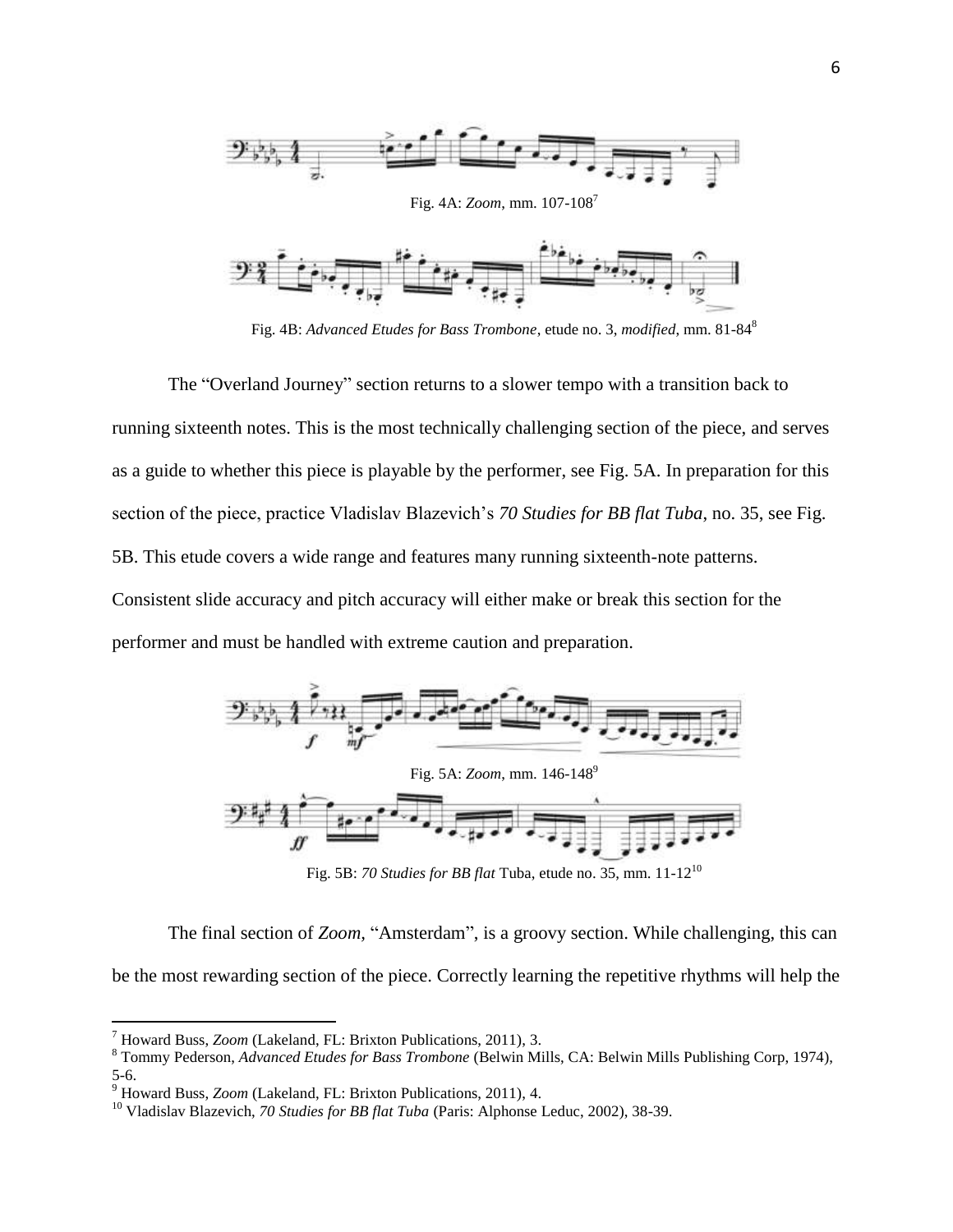performer lock into the combined groove with the harp part, see Fig. 6A. For this last section, the first 18 measures of etude no. 1 from the Tommy Pederson etude book are most helpful, see Fig. 6B. Although the etude is in 9/8 and the solo is in 3/4, it bears similarity to the solo part in terms of grooving style. Let the repetitive rhythms keep the music flowing without allowing it to drag.



Fig. 6B: *Advanced Etudes for Bass* Trombone, etude no. 1, mm. 1-3 12

Due to the complexity and difficult challenges presented in *Zoom*, I am rating it as strictly graduate level, and suggest it should not be performed underprepared.

### **Title:** *Capriccio,* **for bass trombone and trombone choir Composer: Steven Verhelst Grade: Advanced Undergraduate Recommended Recording: [https://youtu.be/TEXtt9nE1j8,](https://youtu.be/TEXtt9nE1j8) Ben Van Dijk, Never Alone, BVD Musical Productions**

Steven Verhelst's *Capriccio* is a quality selection for the advanced bass trombonist.

While covering a large range and many different musical styles, it still remains very accessible to most proficient performers. Like much of Verhelst's music, his introductions are meant to be bombastic and should be a joy to play. The introduction should be played triumphantly and in response to the accompanying trombones setting the landscape. Pay careful attention to the difference in eighth-notes and eighth-note triplets. The triplets must always drive forward to

 $\overline{a}$ <sup>11</sup> Howard Buss, *Zoom* (Lakeland, FL: Brixton Publications, 2011), 6.

<sup>12</sup> Tommy Pederson, *Advanced Etudes for Bass Trombone* (Belwin Mills, CA: Belwin Mills Publishing Corp, 1974), 1.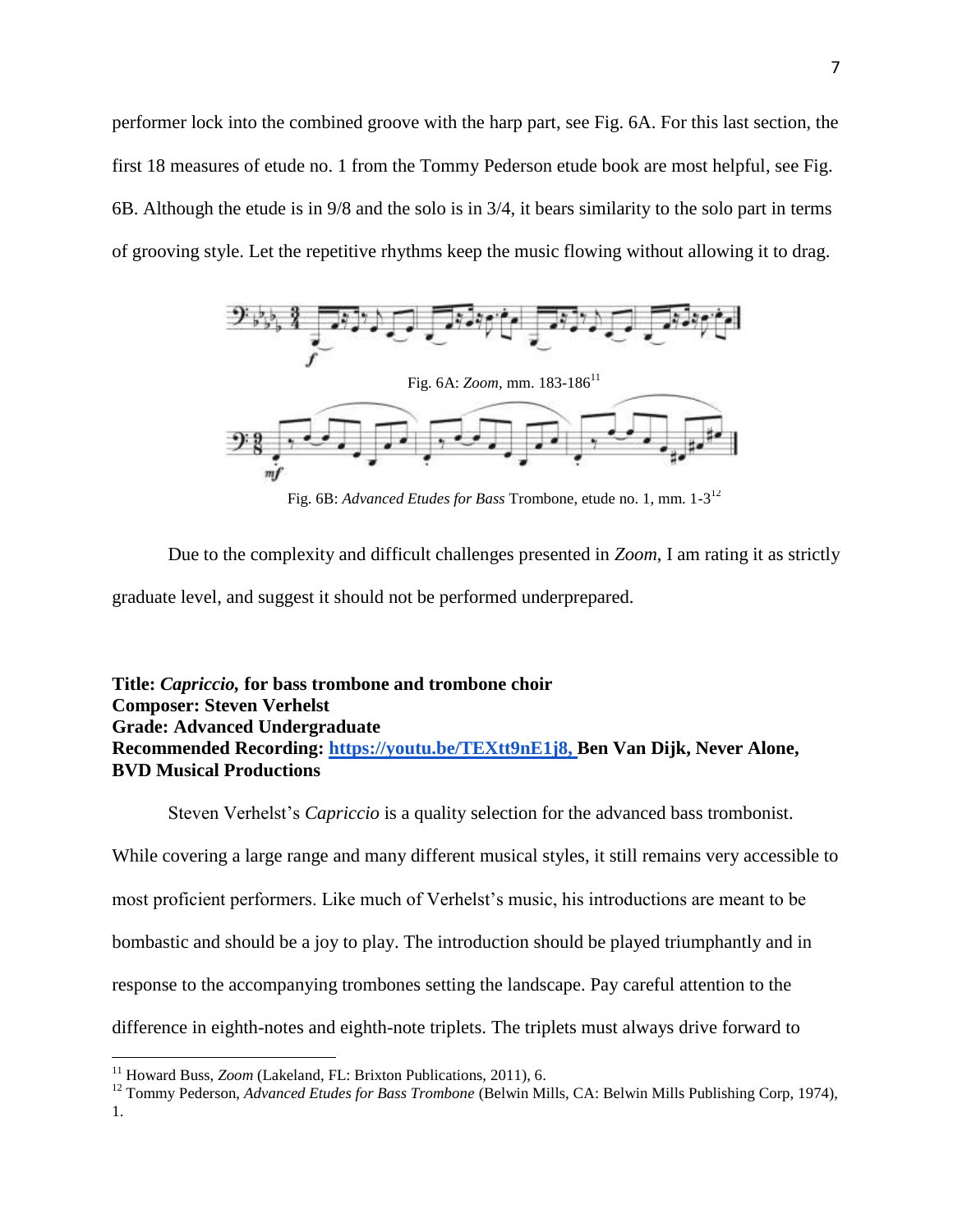complete the thought. To help prepare the introduction to letter C, practice etude no. 26 from the Blazhevich book, first half only. The fast rhythmic changes of duple to triple and vice versa will be helpful in keeping the rhythm strict. Play this etude in a similar manner as *Capriccio*.



In the two notable recordings of *Capriccio* by Ben van Dijk and James Markey, there is an unwritten ossia in the measure two before C. If the student simply cannot play the notated rhythm or wishes to imitate the recordings, I have included an ossia that was played by both professionals that was not notated in the original part, see Fig. 8.



Fig. 8: *Capriccio*, ossia mm. 29-30<sup>15</sup>

Letter F presents a few new ideas and challenges for the performer, mostly in the form of chromatic scales and chords in a triplet patterns, see Fig. 9A. In order to tackle these challenges, refer to the staple *Arban's Famous Method for Trombone*. Note that while *Arban's* is a universally acclaimed method, the page numbers for the sections vary between the many different editions, however the section titles usually remain unchanged. The "Studies for the Slur" section, no. 43-48 will be most helpful in consistency of the triplet rhythm in conjunction of the

<sup>13</sup> Steven Verhelst, *Capriccio* (Muzix, 2010), 1.

<sup>14</sup> Vladislav Blazevich, *70 Studies for BB flat Tuba* (Paris: Alphonse Leduc, 2002), 25.

<sup>15</sup> Steven Verhelst, *Capriccio* (Muzix, 2010), 1.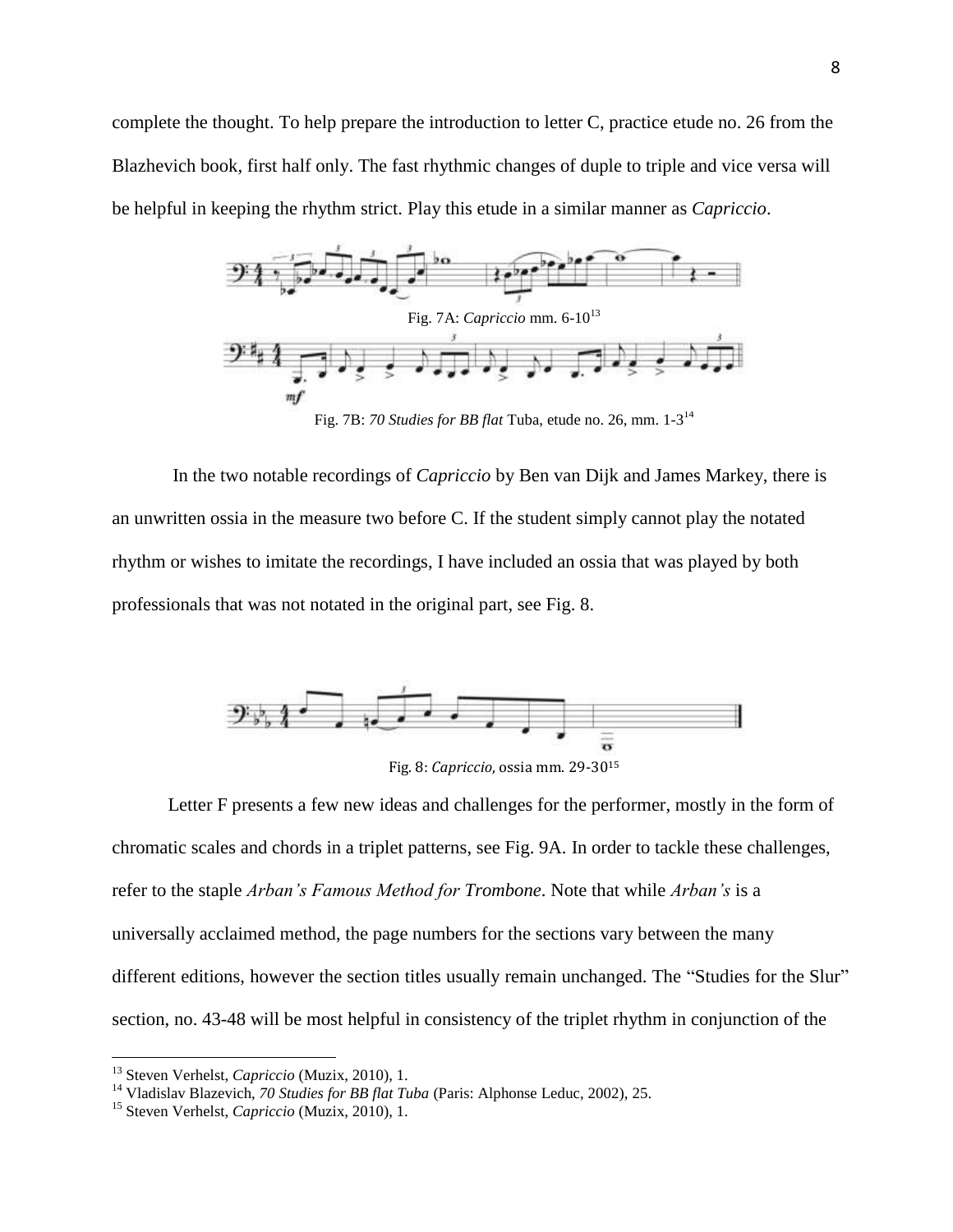articulations marked in *Capriccio*, see Fig. 9B. "The Perfect Chord in Major and Minor Keys" section, p. 151, no. 48-49 will build pitch consistency within the chordal structure of the triplet rhythmic patterns, see Fig. 9C. The "Chromatic Scales" section, p. 80, no. 3-4, provide an optimal way of dealing with the chromatic scalar passage in conjunction with the triplet rhythmic pattern, see Fig. 9D.



Fig. 9C: *Arban's Famous Method for Trombone,* "The Perfect Chord in Major and Minor Keys," no. 48<sup>18</sup>



Fig. 9D: *Arban's Famous Method for Trombone,* "Chromatic Scales," no. 3<sup>19</sup>

The Andante section in measure 84 brings new material to the performer in the appearance of a slow and lyrical section in a new meter. The "Lip Slur Melodies," no. 3 in Brad Edwards' *Lip Slurs*, is a great tool to begin recognition of natural slurs when possible to maximize fluidity and legato. As with any lyrical section of a piece, there are many ways to maximize the legato technique. If the student needs to first learn the notes, play it tenuto before proceeding to the next step. The next way to maximize legato is by playing with no tongue and relying on the air column to produce the sound, while moving the slide and allowing glissandi to

 $16$ Ibid, 2.

<sup>17</sup> Charles L. Randall and S. Mantia, eds., *Arbans's Famous Method for Trombone* (New York: Carl Fischer, 2008), 55.

 $18$  Ibid, 151.

<sup>19</sup> Ibid, 80.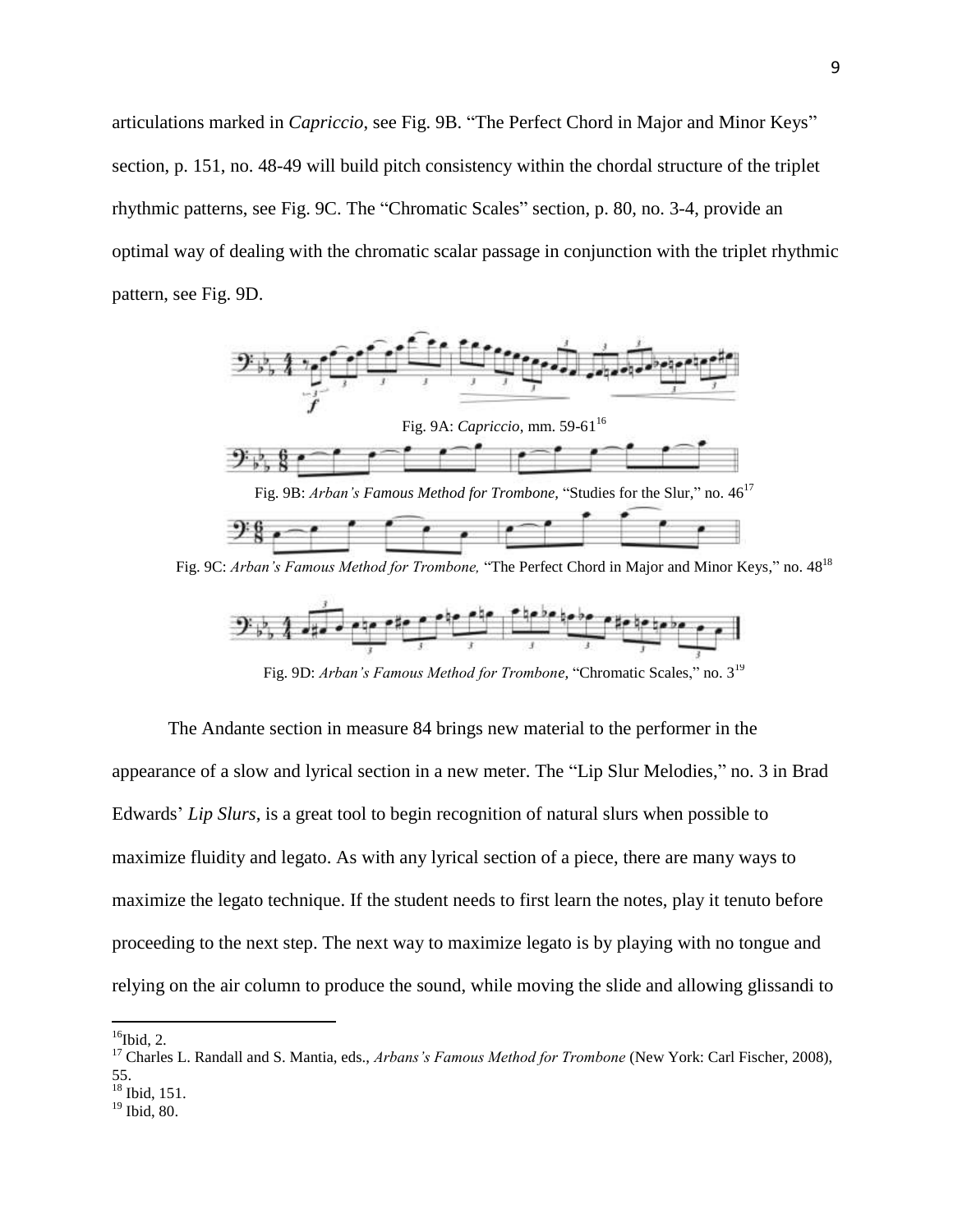occur during playing. When adding back the legato tongue, rely on the air column to do the work for you, and use natural slurs when possible to minimize the use of the legato tongue.



Fig. 10B: *Lip Slurs,* "Lip Slur Melodies," no. 3 mm. 34-38<sup>21</sup>

Letter N to the end is the final section to add new material to the piece. The first two measures of letter N reprises triplet chordal material from earlier in the piece, however the running sixteenth notes in the next two bars are an altered rhythm based on the fifth and sixth bars of N, see Fig. 11A. If the performer is unable to double tongue, the performer needs to practice the double tonguing technique from the *Arban's* method, see Fig. 11B. A slow and steady approach to this skill will yield successful progress. If the performer can already double tongue, practice exercises no. 81-86. These exercises will provide the performer with many opportunities to practice double tonguing with groups of two on individual pitches. After proper practice, augment the rhythms to four, six, and eight groupings per pitch, which will make the groupings of two much more feasible.



Fig. 11A: *Capriccio*, mm. 176-177<sup>22</sup>

Fig. 11B: *Arban's Famous Method for Trombone*, "Doubling Tonguing," no.  $86^{23}$ 

<sup>20</sup> Steven Verhelst, *Capriccio* (Muzix, 2010), 3.

<sup>&</sup>lt;sup>21</sup> Brad Edwards, *Lip Slurs* (Ithaca, NY: Ensemble Publications, 2006), 66.

<sup>22</sup> Steven Verhelst, *Capriccio* (Muzix: 2010), 5.

<sup>23</sup> Charles L. Randall and S. Mantia, eds., *Arbans's Famous Method for Trombone* (New York: Carl Fischer, 2008), 187.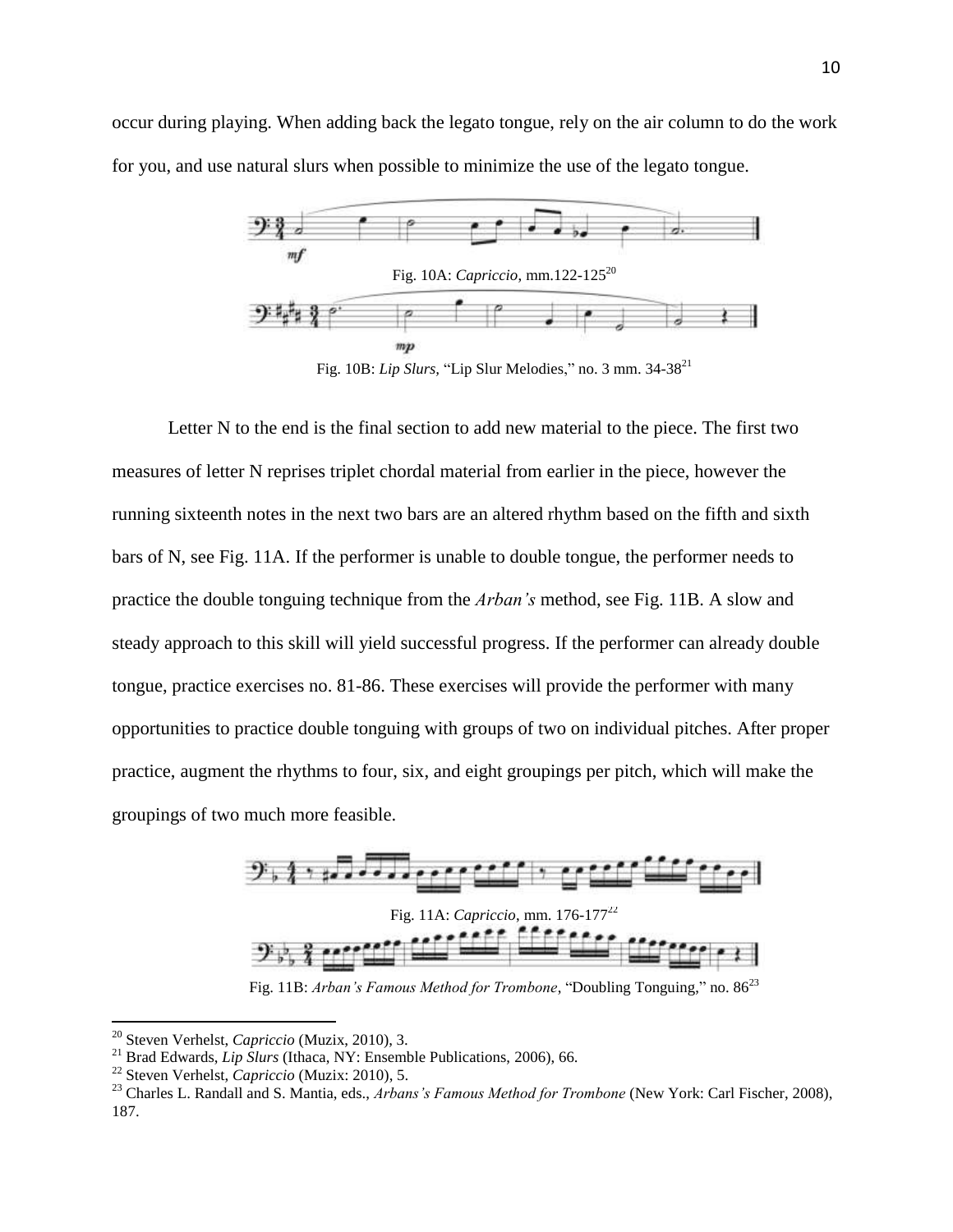Measures 181-184 is perhaps the most challenging section of this piece and requires accurate rhythms and pitch accuracy. An etude book is not necessary for proper practice of these measures. Practice the arpeggios three different ways: no tongue, staccato, and tenuto. Practicing them in more octaves than indicated will also make the measures easier for the performer. In measures 185-188, if the performer is unable to produce a fortissimo glissando from pedal F to pedal D, the glissandi can be displaced by an octave with no change to the musical effect, see Fig. 12.



Fig. 12: *Capriccio*, 8va ossia, mm. 184-188<sup>24</sup>

All of the material covered in this piece is attainable for an advanced undergraduate bass trombonist, and therefore I am rating it as such.

**Title:** *Pastorale***, for bass or tenor trombone, trumpet, and piano Composer: Eric Ewazen Grade: Advanced Undergraduate Recommended Recording: [https://youtu.be/krZdvfJkKtU,](https://youtu.be/krZdvfJkKtU) Yossi Itskovich, Eric Ewazen: Music for Bass Trombone, Albany Records**

Eric Ewazen's *Pastorale* for bass trombone, trumpet, and piano offers the

performer the unique timbral quality that is typical of Ewazen. Although this piece is not

<sup>24</sup> Steven Verhelst, *Capriccio* (Muzix: 2010), 5.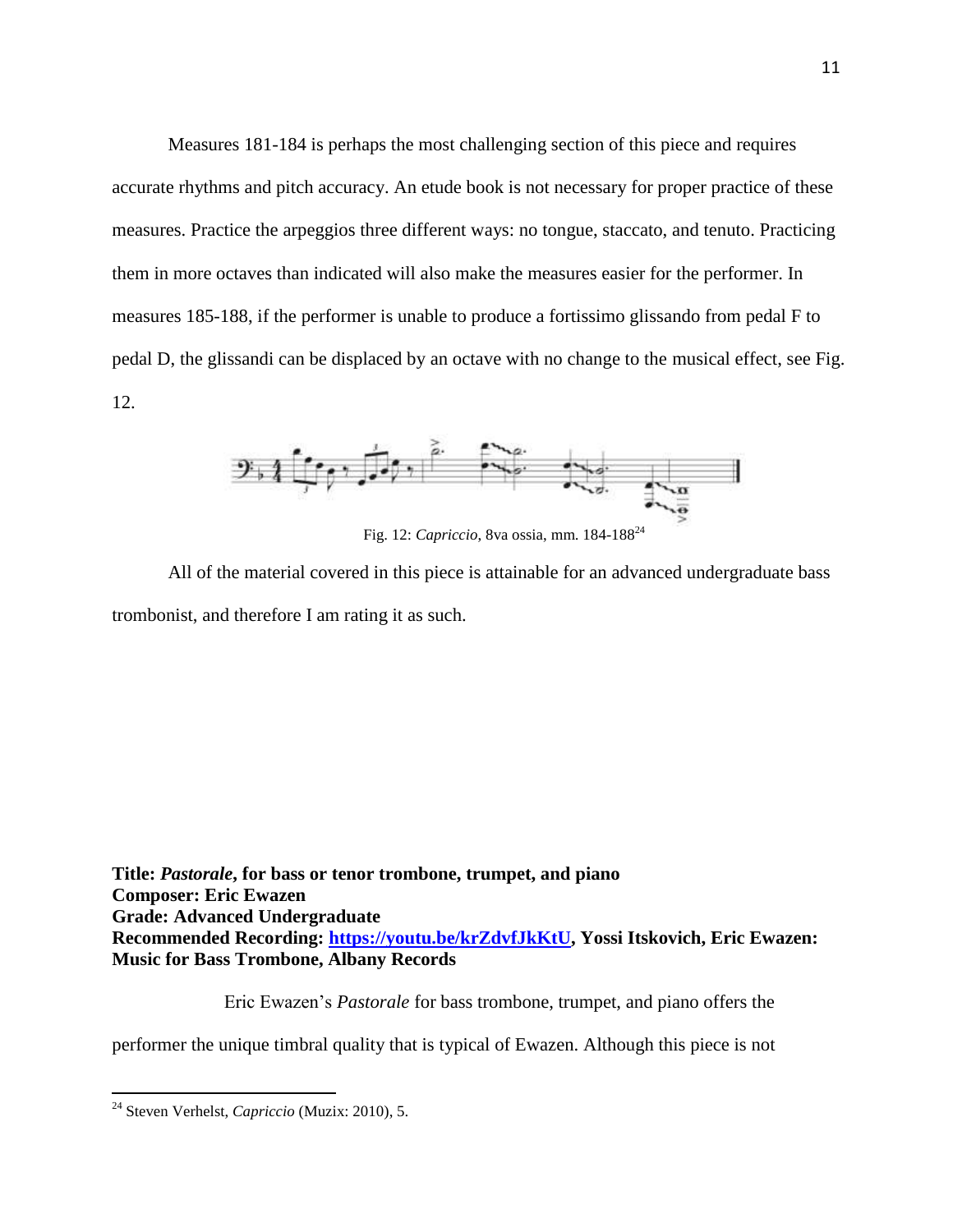technically demanding, it is very challenging musically. In *Zoom*, the bass trombone had to play sensitively to blend well with the harp; in *Pastorale*, the performer must not only blend with piano, but with the solo trumpet as well. Often times the trumpet and bass trombone perform in an imitative style and it is crucial that the trumpet player also prepare this piece in a similar fashion.

Because of the instrumentation, an orchestral sound would be the most desired sound for solo duet with trumpet. In the introduction of Charlie Vernon's book, he calls for the death of "twa," the ballooning of sound after the initial attack. These exercise help produce the best sound possible, with legato tongue without sound between the notes, see Figs. 13A and 13B.



Fig. 13B: *The Singing Trombone*, "The Death of Twa" exercises<sup>26</sup>

The first statement of the melody in *Pastorale* is of the solo bass trombone. Make the best legato sound possible by using the aforementioned exercises, as well as no. 25 from Joannes Rochut's *Melodious Etudes for Trombone, vol. 1*. Play this etude in its entirety, at half tempo or slower. Focus on connecting the groups of four sixteenth notes to the next downbeat with the best legato sound you can produce. Always imagine the sound that you want hear before you produce it.



Fig. 14A: *Pastorale,* mm. 2-6 27

<sup>25</sup> Charles Vernon, *The Singing Trombone* (Atlanta: Atlanta Brass Society Press, 2012), 8.

<sup>26</sup> Ibid, 8.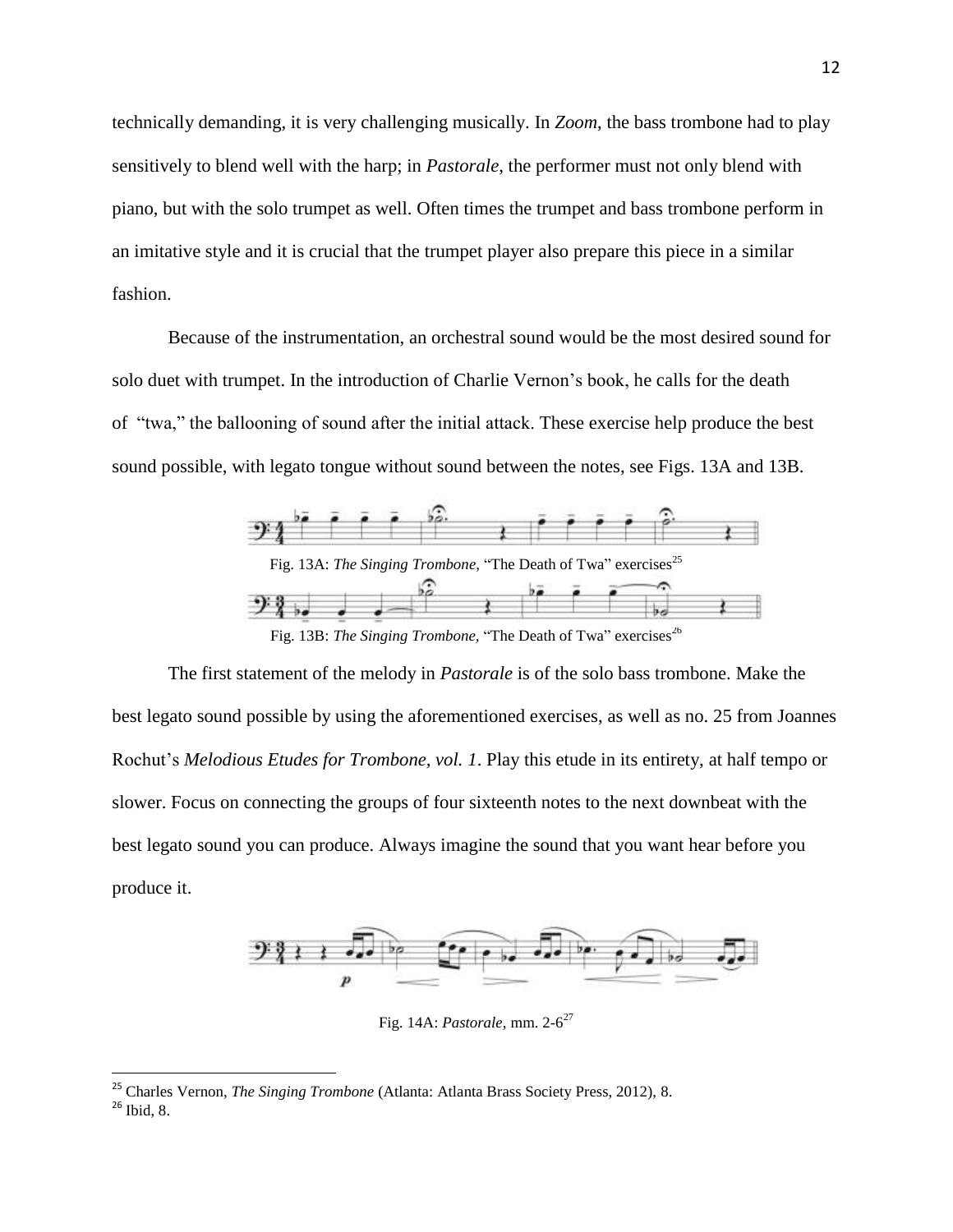

Fig. 14B: *Melodious Etudes for Trombone*, no. 25, mm. 2-5 28

There are extended lyrical passages in this piece that require great endurance. You can address these challenges with the study of excerpts that Vernon has provided in his book. Vernon's third variation of Schumann's *Symphony no. 3,* "Rhenish," provides the ultimate endurance test, with the eighth note marked at 52 bpm, see Fig. 15. Play this orchestral excerpt with the fewest breaths possible, and only at the ends of phrases. This will allow you to play longer phrases with the trumpet without interruption.



Fig. 15: *The Singing Trombone*, "Rhenish," no. 3, mm. 1-4<sup>29</sup>

Measures 54-60 provide the most challenging excerpt of *Pastorale*. The focus of these few bars is to play as sustained as possible, while maneuvering into different subdivisions of the beat in a legato style, see Fig. 16A. I suggest clapping the rhythms before playing, ensuring the difference between duple eighth-notes, triplet eighth-notes, and sixteenth-notes. Note the changing time signatures and count accordingly. The first variation of *Fountains of Rome* from Vernon's book provides the performer with nearly identical rhythmic patterns and tempo, see Fig. 16B. Do not deviate from the notated tempo of quarter marked at 72 bpm. Practice the excerpt first with tongue, then with no tongue, breath attacked, and finally legato.

<sup>27</sup> Eric Ewazen, *Pastorale* (San Antonio: Southern Music Company, 2002), 1.

<sup>28</sup> Joannes Rochut, and Alan Raph, ed., *Melodious Etudes for Trombone* (New York: Carl Fischer, 2011), 35-36.

<sup>29</sup> Charles Vernon, *The Singing Trombone* (Atlanta: Atlanta Brass Society Press, 2012), 92.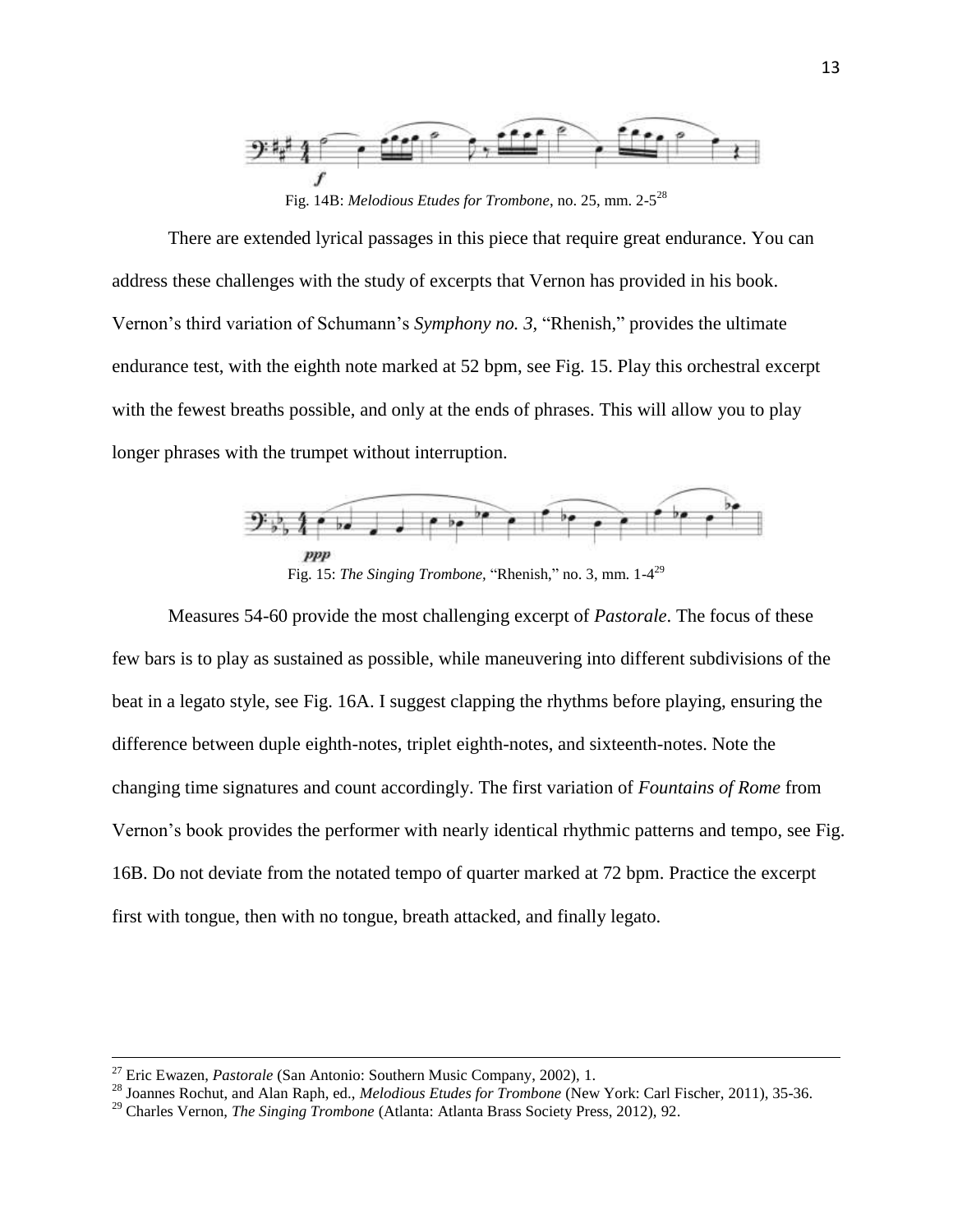

Fig. 16B: *The Singing Trombone, Fountains of Rome*, no. 1, mm. 24-28<sup>31</sup>

The last set of new material in *Pastorale* begins at the anacrusis to measure 75. The wide dynamics must be taken into consideration, and practicing them with more even more contrast will allow the music to flow more freely, see Fig. 17A. The "Sarabande" from Bach's *Cello Suite no. 5* provides an opportunity to play strategically with dynamics and odd intervals similar to the *Pastorale*, see Fig. 17B. Being creative in the dynamics and phrasing will provide more room for musicality. An alternative etude to practice for the same skills needed is Vernon's first variation of Haydn's *The Creation*, see Fig. 17C. Play this excerpt as sustained as possible while seamlessly transitioning into different ranges of the instrument. Adhere to the notated tempo of quarter equals 40 bpm. Feel free to take any section down the octave for more relevance to *Pastorale*.



Fig. 17A: *Pastorale*, mm. 74-77<sup>32</sup>



<sup>30</sup> Eric Ewazen, *Pastorale* (San Antonio: Southern Music Company, 2002), 1.

<sup>31</sup> Charles Vernon, *The Singing Trombone* (Atlanta: Atlanta Brass Society Press, 2012), 74.

<sup>32</sup> Eric Ewazen, *Pastorale* (San Antonio: Southern Music Company, 2002), 2.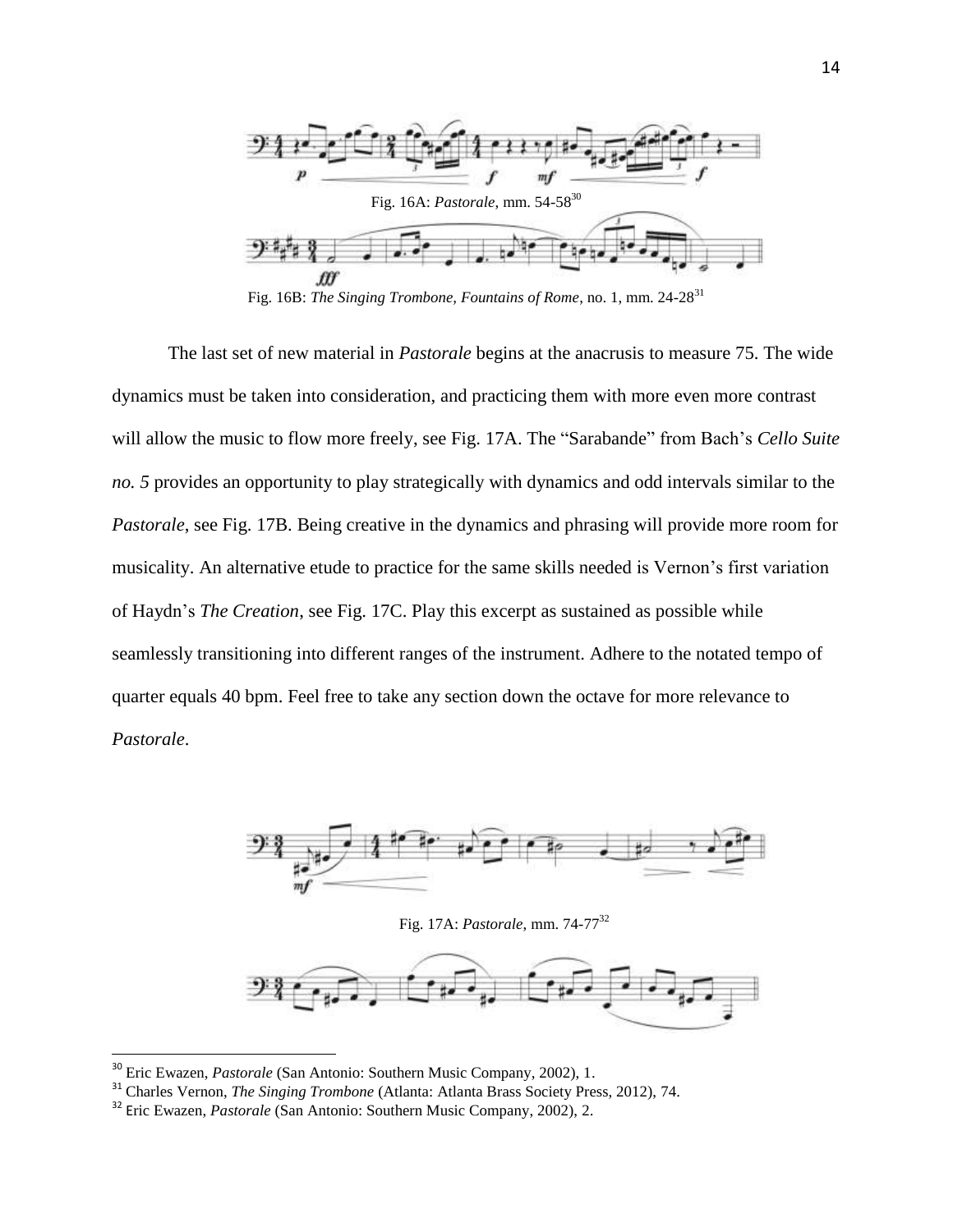Fig. 17B: *The Singing Trombone, Sarabande*, A minor, mm. 1-4 33



Fig. 17C: *The Singing Trombone, Creation*, no. 1, mm. 1-2 34

Through the use of these example etudes, Ewazen's *Pastorale* is highly accessible to an advanced undergraduate bass trombonist. For further practice with the ensemble of the trumpet and bass trombone, practice additional duets to achieve a matching tone color.

My objective is that this project is used as a pedagogical tool for the teacher of these pieces and for the performer as a learning tool for learning these pieces independently with their teacher, or in tandem with their own studies. I feel this project, has provided a simple way of understanding and undertaking these works for bass trombone and mixed chamber ensemble. Of course this is not the only way to undertake these works, but my specific pedagogical process is a port of entry for future study.

### Bibliography

Aharoni, Eliezer. *New Method for the Modern Bass Trombone*. Jerusalem, Israel: Noga Music, 1996.

Blazhevich, Vladislav. *70 Studies for BB flat Tuba*. Paris: Alphonse Leduc, 2010.

Buss, Howard. *Zoom*. Lakeland, Fl: Brixton Publications: 2011.

Edwards, Brad. *Lip Slurs: Progressive Exercises for Building Tone & Technique*. Ithaca, NY: Ensemble Publications, 2006.

<sup>33</sup> Charles Vernon, *The Singing Trombone* (Atlanta: Atlanta Brass Society Press, 2012), 51.

<sup>&</sup>lt;sup>34</sup> Ibid, 65.